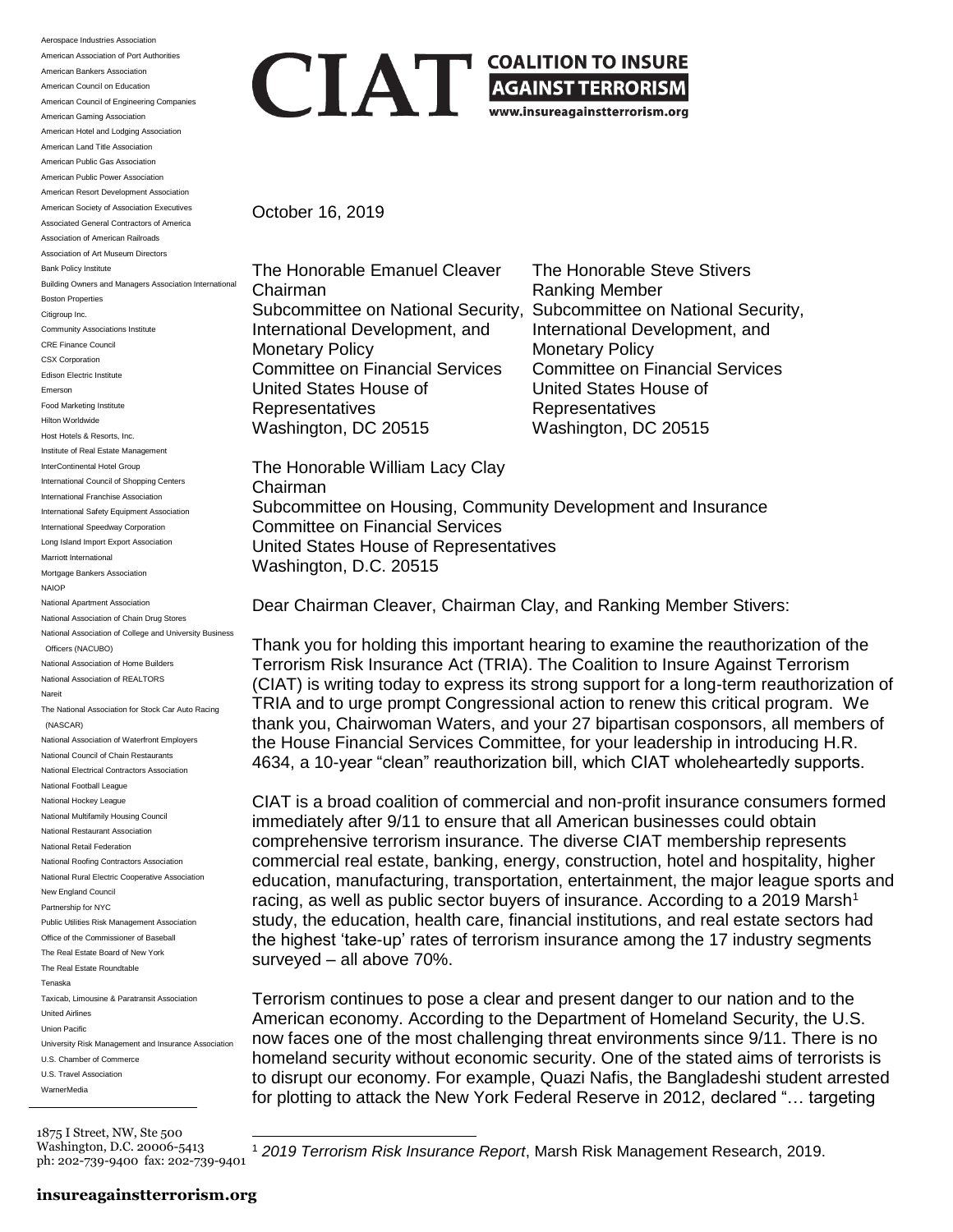America's economy is [the] most efficient way to draw the path of obliteration of America."<sup>2</sup>

The TRIA Program has been, and remains, extremely effective in achieving its primary purpose, which was to stabilize the market following 9/11 and to ensure the continued availability of terrorism coverage for commercial policyholders in the future. America needs a stable and reliable terrorism insurance market so that employers can invest in assets and create jobs without assuming the risk and liabilities of a terrorist attack. At almost no cost to the taxpayer, the Program has been the key factor in ensuring that the private insurance market has remained intact and continues to meet the needs of commercial policyholders during the on-going threat of a future terrorist attack – all while minimizing federal taxpayer exposure.

In fact, TRIA is designed to ensure that taxpayer exposure steadily shrinks over time. The key elements of TRIA that establish private market exposure -- the insurer deductible and the insurance marketplace aggregate retention amount (IMARA) -- are already effectively indexed to premium growth at both the insurer and industry level, and the federal share will continue to decrease, as it has since the program's inception, in future years even if Congress made no changes to the TRIA statute beyond a straight extension.

CIAT concurs with the 2018 Department of Treasury Federal Insurance Office's "*Report on the Effectiveness of the Terrorism Risk Insurance Program"* which concluded that the current terrorism risk insurance program is "effective in making terrorism risk insurance available and affordable in the insurance marketplace,"<sup>3</sup> and that there is insufficient "private reinsurance capacity for the exposure the Program currently supports in connection with a catastrophic terrorism loss."<sup>4</sup> There has been no evidence that private markets can develop adequate terrorism risk capacity without some type of federal participation. Acts of terrorism are man-made, infrequent, and potentially catastrophic, which means quantitative risk models can't be used to accurately analyze terrorism risk. These tools only work for exposure to natural disasters, such as hurricanes, where there is extensive loss experience. Terrorism has no season, no region, and no reliable pattern.

Without TRIA in place, we believe the availability of terrorism insurance will dramatically diminish, or insurers will simply stop offering the coverage altogether. CIAT members have seen evidence of this each time that TRIA has been up for reauthorization (most recently in 2014). In each instance, policy renewals often included "springing exclusions" which would have voided terrorism coverage upon the expiration of TRIA. Should the Program be allowed to sunset, we would expect a period of profound economic slow-down – posing a very real threat to our economic and homeland security.

As the principal commercial buyers of terrorism insurance, CIAT members remember all too well the economic paralysis that led to establishment of the program. In the aftermath of 9/11, it was virtually impossible for commercial policyholders to secure coverage against terrorism risk; however, banks and other capital providers would not provide financing without it. According to a Real Estate Roundtable survey, over \$15 billion in real estate-related transactions were stalled or even cancelled because of a lack of terrorism risk insurance in the 14 months between 9/11 and TRIA's enactment. Additionally, due to deferred construction investment, the White House Council of Economic Advisors estimated that there was a direct loss of 300,000 jobs during that period. In short, the lack of availability of terrorism insurance for commercial policyholders had a very real and far-reaching impact on the economy. It further underscores the need to have TRIA in place to minimize the economic fallout from the next terrorist attack.

In conclusion, CIAT continues to believe that TRIA has been a tremendous success. It is a comprehensive plan to provide for economic continuity and recovery in the wake of a major terrorist attack, while

<sup>2</sup> Sam Mullins, *'Home-Grown' Jihad: Understanding Islamist Terrorism in the US and UK* 199 (2016).

 $^{\rm 3}$  Federal Insurance Office, U.S. Dept. of the Treasury, Report on the Effectiveness of the Terrorism Risk Insurance Program 2 (June 2018). 4 Id. at 47.